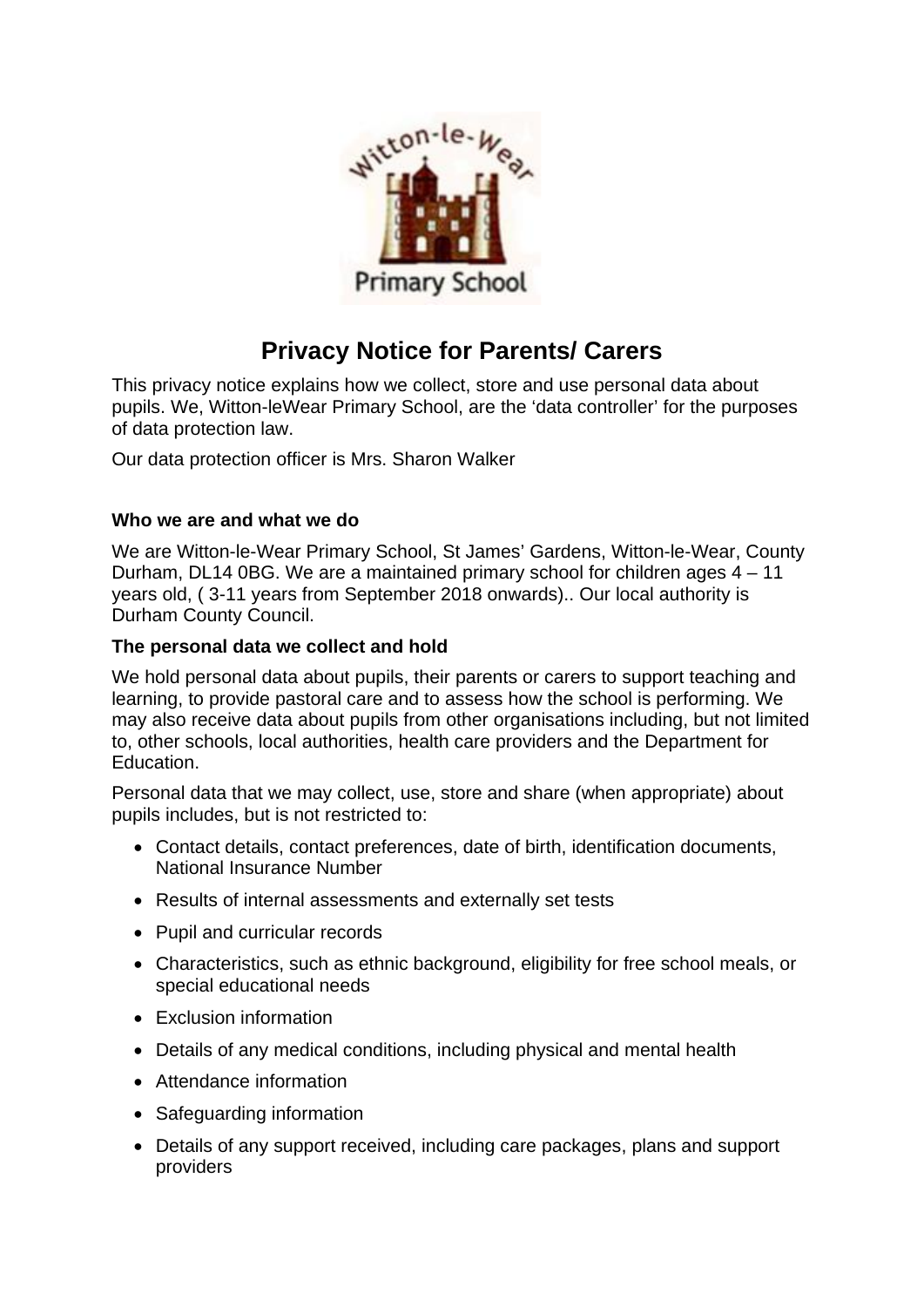• Photographs

## **Why we use this data**

We use this data to:

- Support pupil learning
- Monitor and report on pupil progress
- Provide appropriate pastoral care
- Protect pupil welfare
- Assess the quality of our services (including monitoring staff performance)
- Administer admissions waiting lists
- Carry out research
- Comply with the law regarding data sharing

## **Our legal basis for using this data**

We collect and use personal data on the basis of performing a public task (educating children).

On some occasions we may ask for consent to process data when its use is optional. On those occasions consent can be withdrawn at any time. We will make this clear when we ask for consent, and explain how consent can be withdrawn.

## **Collecting this information**

We collect / obtain data from pupils, parents, carers, teachers and other professionals where relevant (e.g. G.P, hospital, social workers etc.)

### **How we store this data**

We keep personal information about pupils while they are attending our school. We may also keep it beyond their attendance at our school if this is necessary in order to comply with our legal obligations. We will only retain the data we collect for as long as is necessary. This would be to satisfy the purpose for which it has been collected in accordance with our data retention policy. Please contact us if you would like further details on this policy.

The security of data and information is important to us. This is why we follow a range of security policies and procedures to control and safeguard access to and use of your personal information. This includes both physical and technical security and integrity of all data.

**Data sharing**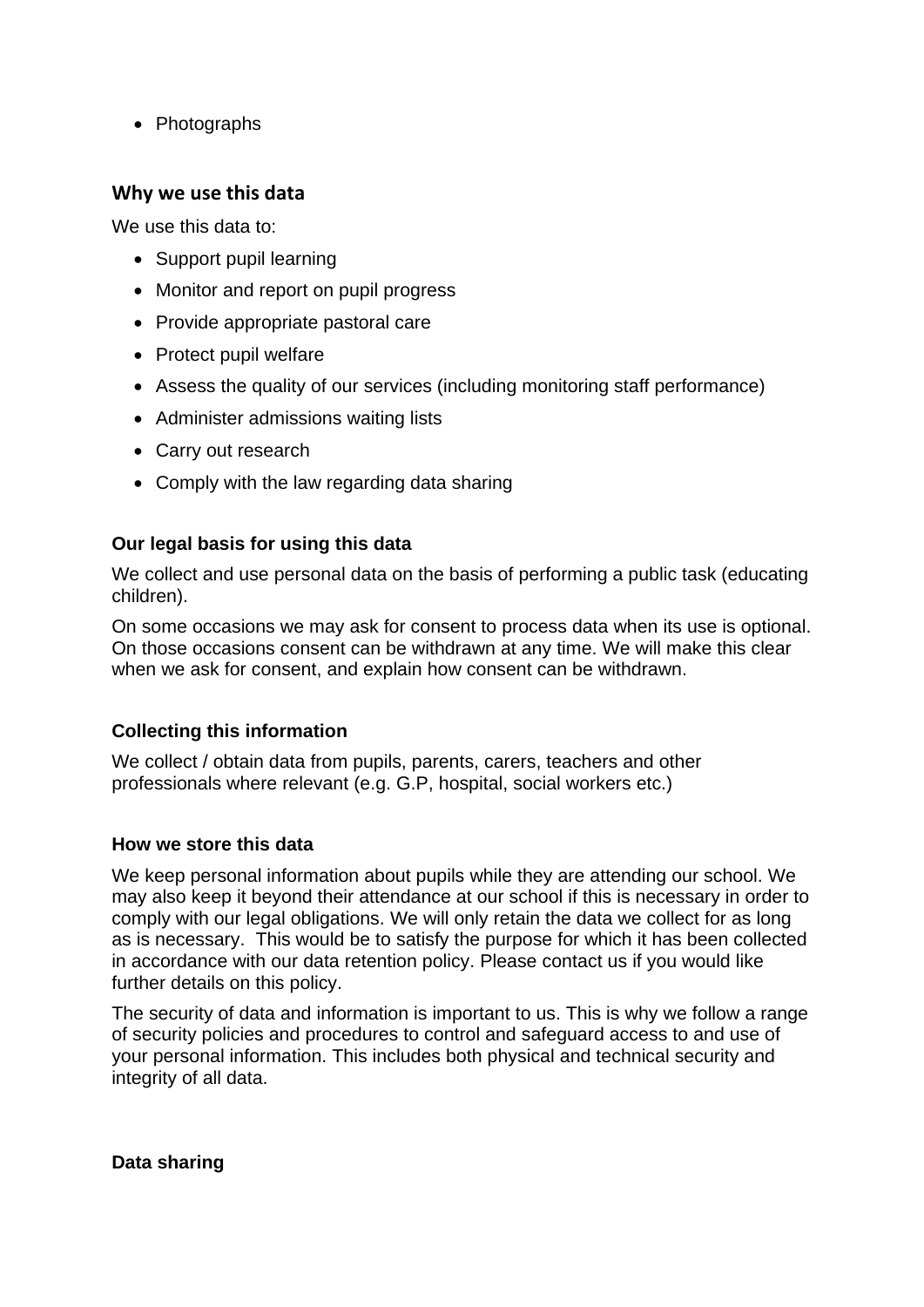We do not share any of this data with any other organisation without your permission, except where the law requires it. We are required to provide pupil data to central government through the Department for Education and the Education Funding Agency. Where it is necessary to protect a child, the school will also share data with the Local Authority Children's Social Services, medical professional and/or the Police.

We do not transfer personal data to countries outside the European Economic Area.

### **Parents and pupils' rights regarding personal data**

Individuals have a right to make a **'subject access request'** to gain access to personal information that the school holds about them. This includes access to their child's educational record. This should be made in writing or by e-mail our Data Protection Officer, Mrs Sharon Walker. The school will respond within a 15 school days timescale.

Parents/Carers can make a request with respect to their child's data where the child is not considered mature enough to understand their rights over their own data (usually under the age of 16), or where the child has provided consent.

Parents also have the right to make a subject access request with respect to any personal data the school holds about them.

If you make a subject access request, we will:

- Give you a copy of the information in an intelligible form
- Give you a description of the data we hold
- Tell you why we are holding and processing it, and how long we will keep it for
- Explain where we got it from, if not from you or your child
- Tell you who it has been, or will be, shared with
- Let you know whether any automated decision-making is being applied to the data, and any consequences of this

Individuals also have the right for their personal information to be transmitted electronically to another organisation in certain circumstances.

If we can not provide information to you, we will give you a description of the information we hold and the reason why it can not be disclosed to you at the time of your request.

#### **Other rights**

Individuals have rights regarding how their personal data is used and kept safe, including the right to:

- Object to the use of personal data if it would cause, or is causing, damage or distress
- Prevent it being used to send direct marketing
- Object to decisions being taken by automated means (by a computer or machine, rather than by a person)